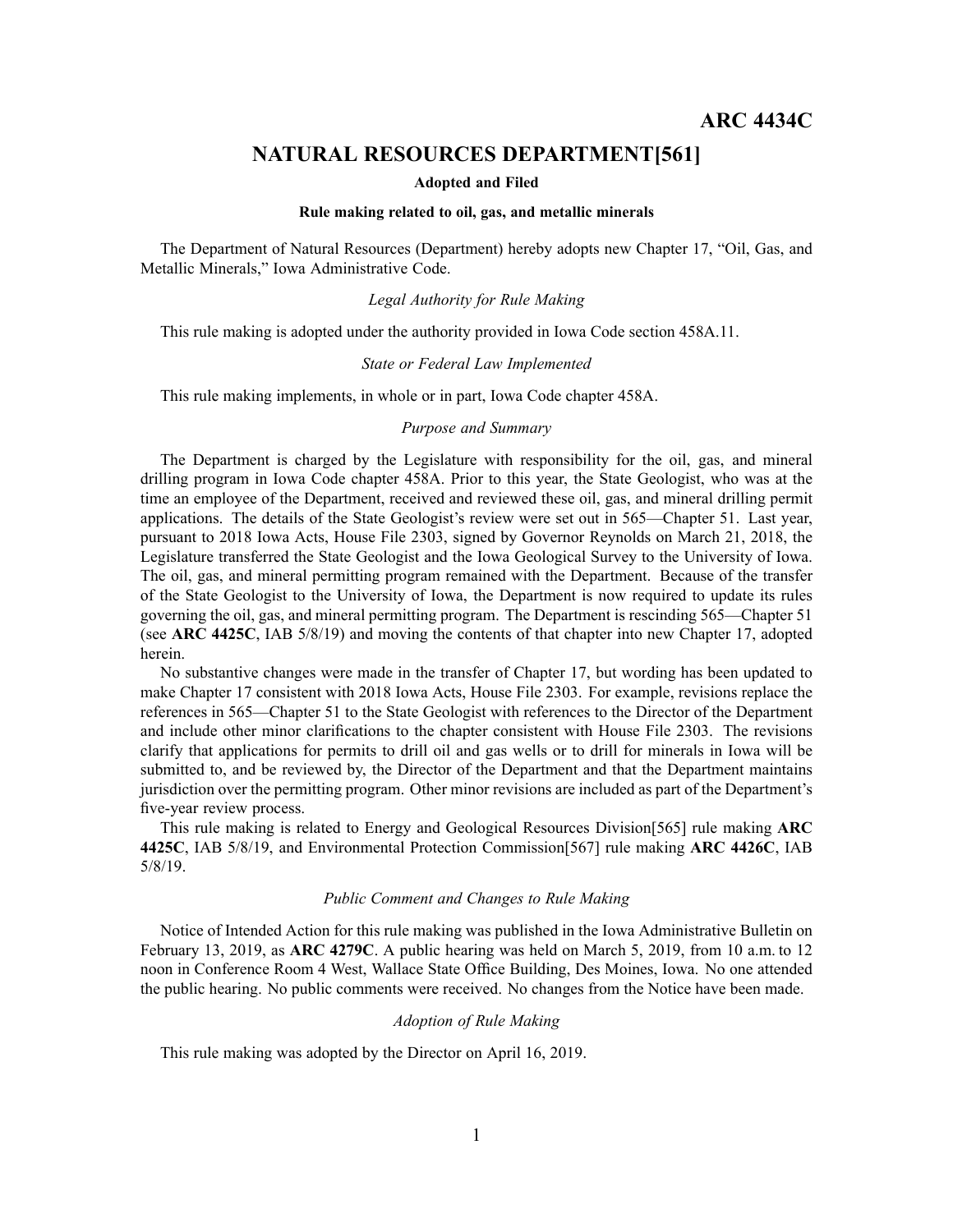### *Fiscal Impact*

This rule making has no fiscal impact to the State of Iowa. A copy of the fiscal impact statement is available from the Department upon request.

## *Jobs Impact*

After analysis and review of this rule making, no impact on jobs has been found. A copy of the jobs impact statement is available from the Department upon request.

#### *Waivers*

This rule is subject to the waiver provision of 561—Chapter 10. Any person who believes that the application of the discretionary provisions of this rule making would result in hardship or injustice to that person may petition the Department for <sup>a</sup> waiver of the discretionary provisions, if any.

## *Review by Administrative Rules Review Committee*

The Administrative Rules Review Committee, <sup>a</sup> bipartisan legislative committee which oversees rule making by executive branch agencies, may, on its own motion or on written reques<sup>t</sup> by any individual or group, review this rule making at its regular [monthly](https://www.legis.iowa.gov/committees/meetings/meetingsListComm?groupID=705&ga=88) meeting or at a special meeting. The Committee's meetings are open to the public, and interested persons may be heard as provided in Iowa Code section 17A.8(6).

## *Effective Date*

This rule making will become effective on June 12, 2019.

The following rule-making action is adopted:

Adopt the following **new** 561—Chapter 17:

# CHAPTER 17 OIL, GAS, AND METALLIC MINERALS

**561—17.1(458A) Definitions.** Unless the context otherwise requires, the words defined in this rule shall have the indicated meaning when found elsewhere in these rules.

*"Allowable period"* means the period as designated in which an allowable may be produced.

*"Artesian water"* means underground water that is confined by impervious material under pressure sufficient to raise it above the upper level of the saturated material in which it lies if this is penetrated by wells or natural fissures.

*"Barrel"* means 42 United States gallons measured at 60 degrees Fahrenheit and atmospheric pressure at sea level.

*"Barrel of oil"* means 42 United States gallons of oil after deductions for the full amount of basic sediment, water, and other impurities present, ascertained by centrifugal or other recognized and customary test.

*"Blowout"* means <sup>a</sup> sudden or violent escape of oil or natural gas, as from <sup>a</sup> drilling well when high formational pressure is encountered.

*"Blowout preventer"* means <sup>a</sup> heavy casinghead control fitted with special gates or rams which can be closed around the drill pipe, or which completely closes the top of the casing.

*"Casinghead gas"* means any gas or vapor, or both gas and vapor, indigenous to an oil stratum and produced from such stratum with oil.

*"Casing pressure"* means the pressure built up between the casing and tubing when the casing and tubing are packed off at the top of the well.

*"Certificate of compliance and authorization to transport oil or gas from lease"* means <sup>a</sup> form prescribed by the department, which, when executed by an operator or producer, certifies that the operation of the wells involved, and the production of oil or gas therefrom, has been in compliance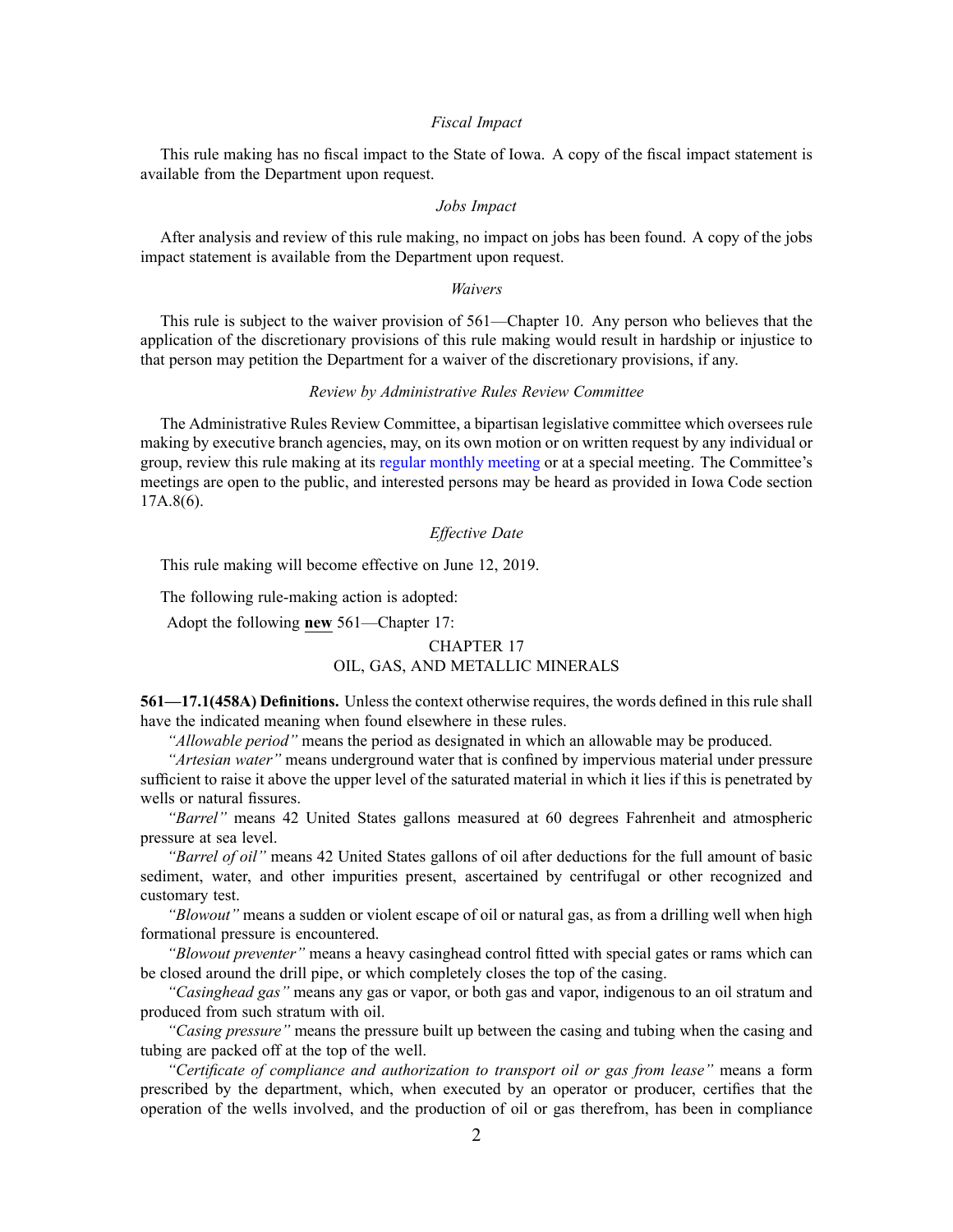with the orders and rules of the department. This certificate also authorizes <sup>a</sup> purchaser of oil or gas to transport same from the lease. Thereby, the department is informed of the purchaser, and the purchaser is informed that the oil or gas purchased has been produced legally. The certificate of clearance by the department is included on the bottom of the producer's compliance form.

*"Common source of supply"* is synonymous with pool.

*"Completed well"* means <sup>a</sup> well that has (a) produced or is ready to produce formation hydrocarbons through the permanen<sup>t</sup> wellhead facilities, or (b) been declared <sup>a</sup> dry hole and temporarily abandoned or plugged and abandoned, or (c) been otherwise readied for operations as in the case of injection and service wells.

*"Condensate"* means liquid hydrocarbons that were originally in the gaseous phase in the reservoir.

*"Cubic foot of gas"* means the volume of gas contained in one cubic foot of space at <sup>a</sup> standard pressure base and <sup>a</sup> standard temperature base. The standard pressure base shall be 14.65 pounds per square inch absolute, and the standard temperature base shall be 60 degrees Fahrenheit.

*"Day"* means <sup>a</sup> period of 24 consecutive hours from 7 a.m. one day to 7 a.m. the following day. *"Department"* means the Iowa department of natural resources.

*"Developed area"* means <sup>a</sup> spacing unit on which <sup>a</sup> well has been completed that is capable of producing oil or gas, or the acreage that is otherwise attributed to <sup>a</sup> well by the department for allowable purposes.

*"Development"* means any work which actively looks toward bringing in production.

*"Director"* means the director of the Iowa department of natural resources or the director's designee.

*"Gas allowable"* means the amount of natural gas authorized to be produced by order of the department.

*"Gas-oil ratio"* means the ratio of the gas produced in cubic feet to the number of barrels of oil concurrently produced during any stated period.

*"Just and equitable share of the production"* means, as to each person, that par<sup>t</sup> of the authorized production from the pool that is substantially in the proportion that the amount of recoverable oil or gas or both in the developed area of the person's tract or tracts in the pool bears to the recoverable oil or gas or both in the total developed area in the pool.

*"Lease"* means <sup>a</sup> tract or tracts of land which, by virtue of an oil, gas, or metallic minerals lease, fee or mineral ownership, <sup>a</sup> drilling, pooling, or other agreement, <sup>a</sup> rule, or order of governmental authority, or otherwise, constitutes <sup>a</sup> single tract or leasehold estate for the purpose of the development or operation thereof for oil or gas or both, or for the exploration for or production of metallic minerals.

*"Nomination"* means the statement made by <sup>a</sup> purchaser indicating the amount of oil or gas the purchaser has <sup>a</sup> definite and bona fide need to purchase during <sup>a</sup> given period.

*"Oil allowable"* means the amount of oil authorized to be produced by order of the department.

*"Oil and gas"* means oil or gas or both.

*"Oil well"* means any well capable of producing oil in paying quantities.

*"Operator"* means any person who, duly authorized, is in charge of the development of <sup>a</sup> lease, or the operation of <sup>a</sup> producing well.

*"Overage"* or *"overproduction"* means the oil or gas produced in excess of the allowable fixed by the department.

*"Pipeline oil"* means oil free from water and basic sediment to the degree that is acceptable for pipeline transportation and refinery use.

*"Potential"* means the actual or properly computed daily ability of <sup>a</sup> well to produce oil as determined by <sup>a</sup> test made in conformity with rules prescribed by the department.

*"Pressure maintenance"* means the injection of gas, water or other fluids into oil or gas reservoirs to maintain pressure or retard pressure decline in the reservoir for the purpose of increasing the recovery of oil or other hydrocarbons therefrom.

*"Protect correlative rights"* means that the action or regulation by the department should afford <sup>a</sup> reasonable opportunity to each person entitled therein to recover or receive the oil or gas in the person's tract, or tracts, or the equivalent thereof, without being required to drill unnecessary wells or to incur other unnecessary expense to recover or receive such oil or gas or its equivalent.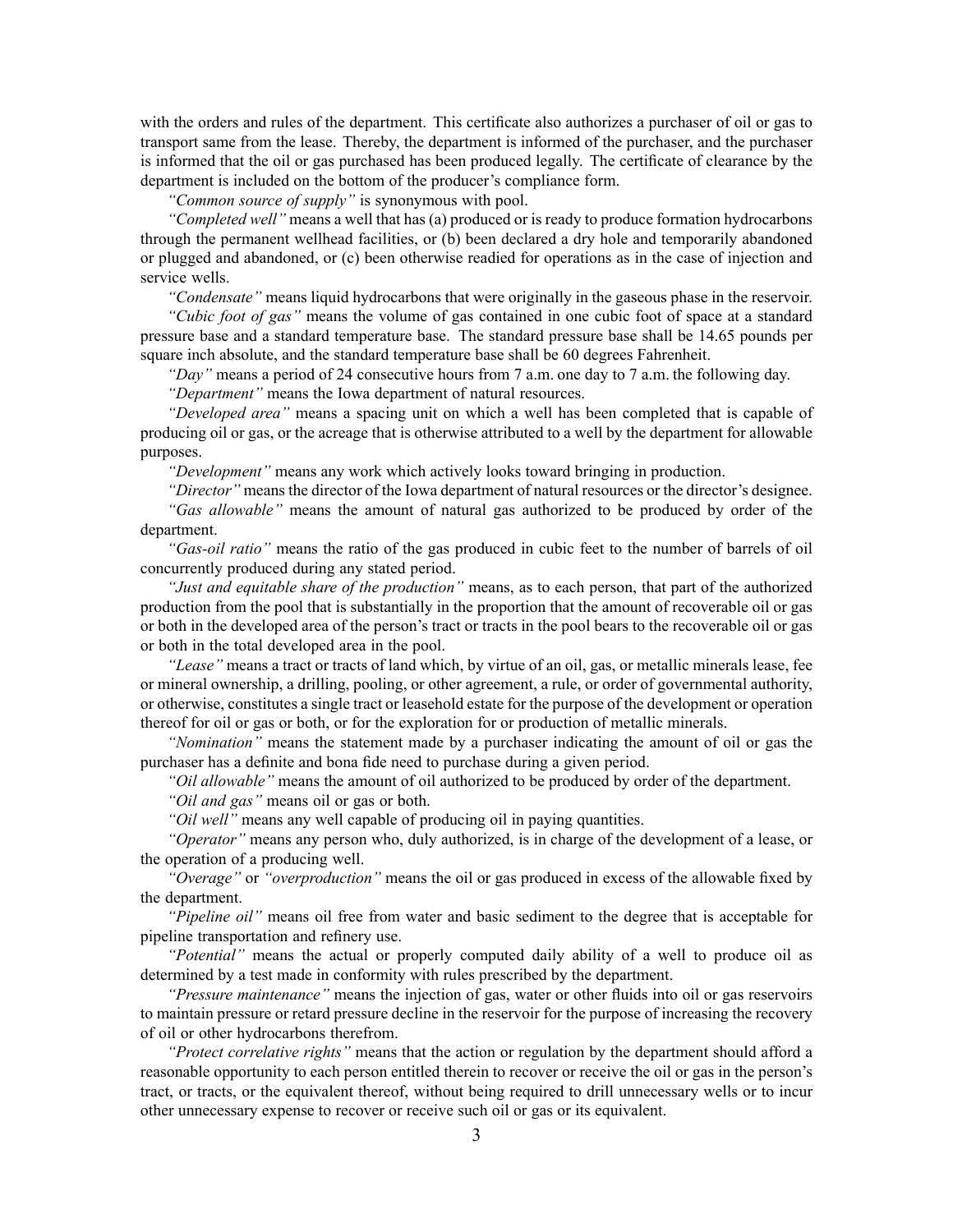*"Proven oil or gas land"* means that area which has been shown by development or geological information to be such that additional wells drilled thereon are reasonably certain to be commercially productive of oil or gas or both.

*"Purchaser"* means any person who directly or indirectly purchases, transports, takes, or otherwise removes production to the person's account from <sup>a</sup> well, wells, or pool.

*"Run"* means oil or gas, measured at standard conditions, moved off the lease or unit for sale.

*"Storer"* means every person as herein defined who stores, terminals, retains in custody under warehouse or storage agreements or contracts, oil which comes to rest in the person's tank or other receptacle under control of said storer, but excluding the ordinary lease stocks of producers.

*"Transporter"* means and includes any common carrier by pipeline, barge, boat, or other water conveyance or truck or other conveyance excep<sup>t</sup> railroads, and any other person transporting oil by pipeline, barge, boat or other water conveyance, or truck and other conveyance.

*"Water flooding"* means the injection into <sup>a</sup> reservoir through one or several wells of volumes of water, either currently or cumulatively in excess of the volumes of oil and water produced, for the purpose of increasing the recovery of oil therefrom.

*"Well log"* means the written record progressively describing the strata, water, oil, gas or metallic minerals encountered in drilling <sup>a</sup> well with such additional information as to give volumes, pressures, rate of fill-up, water depths, caving strata, casing record, etc., as is usually recorded in normal procedure of drilling. The well log shall include any electrical or other geophysical logging, detail of all cores, and all drill-stem tests, including depth tested, cushion used, time pool open, flowing and shut-in pressures and recoveries.

*"Wildcat well"* means <sup>a</sup> well drilled to discover <sup>a</sup> previously unknown pool.

## **561—17.2(458A) Application and permit.**

**17.2(1)** *Production of oil, gas, or metallic minerals.* Prior to commencement of operations, including the drilling of any well, an application on <sup>a</sup> form prescribed by the department shall be delivered to the director for <sup>a</sup> permit to drill, deepen, or plug back any well for oil, or gas or metallic mineral production. The application for each well shall be accompanied by <sup>a</sup> fee of \$50, and an organization repor<sup>t</sup> and <sup>a</sup> bond must be on file in the department or must accompany the application.

An accurate plat, map, or sketch prepared by <sup>a</sup> licensed surveyor or engineer must accompany the application. The plat shall be drawn neatly and to scale and shall show the distance from the two nearest lease lines and from the two nearest section lines, and from the nearest completed or drilling wells on the same lease.

The department shall not issue <sup>a</sup> permit to drill if the application is not properly completed or if <sup>a</sup> well drilled at the location applied for would cause or tend to cause waste or violate correlative rights. The applicant may appeal the decision of the department to the environmental protection commission in accordance with [567—Chapter](https://www.legis.iowa.gov/docs/iac/chapter/567.7.pdf) 7.

Unless extended in writing by the department, the permit shall expire six months from the date of issue if the work for which the permit was issued is not being actively pursued.

**17.2(2)** *Stratigraphic test wells.* Before commencing exploratory drilling for geological information relating to oil, gas, or metallic mineral production, or the underground storage of natural gas, an application for <sup>a</sup> drilling permit shall be filed with the director. One application may be filed for <sup>a</sup> group or series of exploratory wells within <sup>a</sup> designated area. The application shall be accompanied by <sup>a</sup> plat of the general area to be covered by township and range listing the approximate number and depth of the holes, and outlining the parcels where drilling is contemplated. The plat shall indicate the nature of the applicant's property interest in each parcel where drilling is contemplated. The application shall be accompanied by <sup>a</sup> fee of \$200. The applicant shall comply with the requirements in rules [561—17.4](https://www.legis.iowa.gov/docs/iac/rule/561.17.4.pdf)(458A) and [561—17.5](https://www.legis.iowa.gov/docs/iac/rule/561.17.5.pdf)(458A) concerning organization reports and bonding.

**561—17.3(458A) Transfer of drilling permits.** No person to whom <sup>a</sup> permit has been issued shall transfer the permit to any other location or to any other person until the following requirements have been complied with and the transfer has been approved by the department.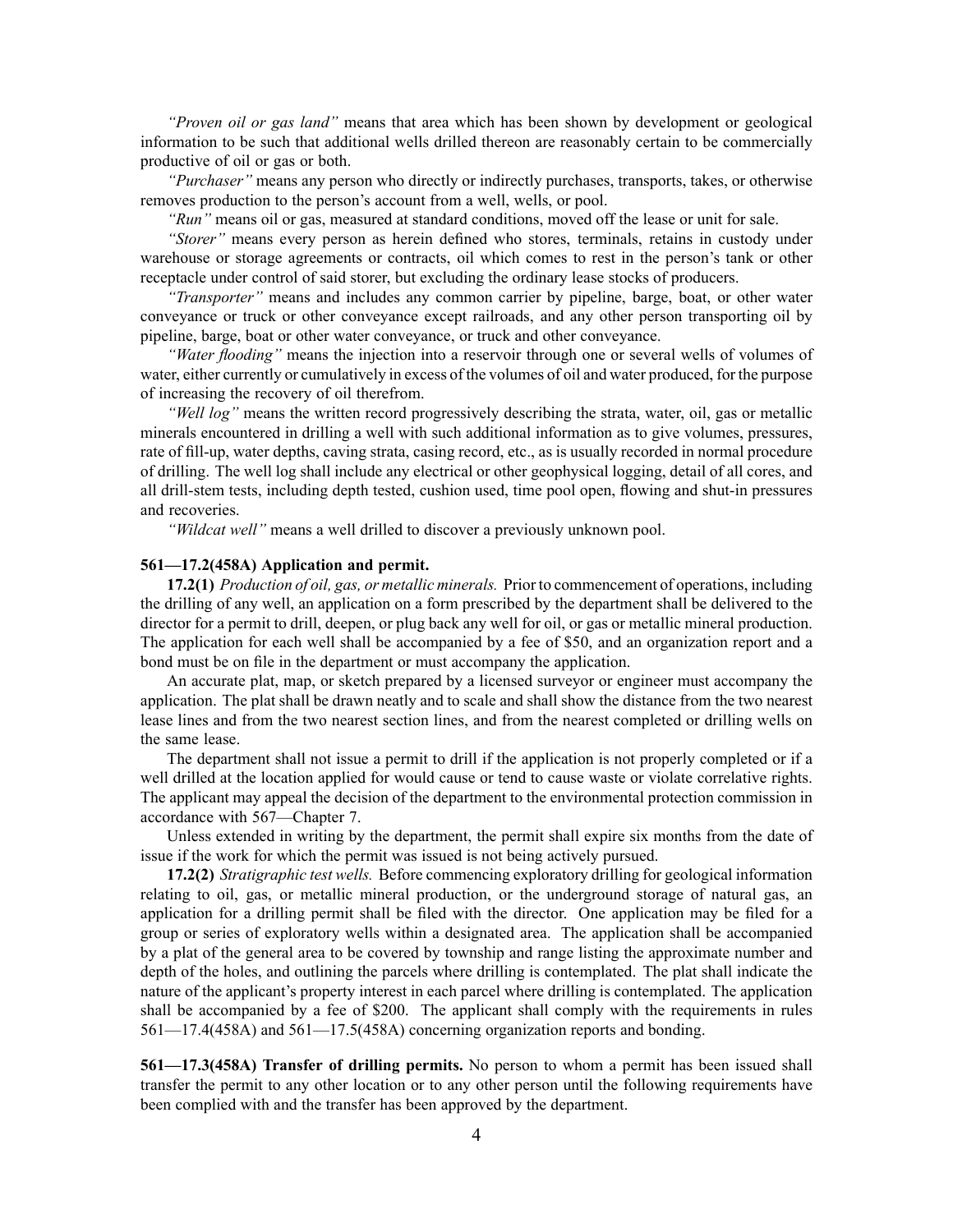**17.3(1)** *Transfer to another location.* If, prior to the drilling of <sup>a</sup> well, the person to whom the permit was originally issued desires to change the location, the person shall submit a letter so stating and another application properly filled out showing the new location. No additional fee is necessary, but drilling shall not be started until the transfer has been approved and the new permit posted at the new location.

**17.3(2)** *Transfer to another person.* If, while <sup>a</sup> well is drilling, or after it has been completed, the person to whom the permit was originally issued disposes of the person's interest in the well, the person shall submit <sup>a</sup> written statement to the department setting forth the facts and requesting that the permit be transferred to the person who has acquired the well.

**17.3(3)** *Statement of responsibility and bond.* Before the transfer of <sup>a</sup> drilling permit shall be approved, the person who has acquired the well must submit <sup>a</sup> written statement setting forth that the person has acquired such well and assumes the full responsibility for its operation and abandonment in conformity with the laws of Iowa and the rules and orders of the department. The bond required to guarantee compliance therewith shall be furnished by the person acquiring such well.

**561—17.4(458A) Organization reports.** Unless accepted by an order of the department, every person acting as <sup>a</sup> principal or agen<sup>t</sup> for another or independently engaged in the production, storage, transportation (except railroad), refining, reclaiming, treating, marketing, or processing of oil or gas, or engaged in the exploration for or production of metallic minerals, shall file with the department on <sup>a</sup> form prescribed by the department: the name under which the business is being operated or conducted; the name and pos<sup>t</sup> office address of the person, the business or businesses in which engaged; the plan of organization, and in case of <sup>a</sup> corporation, the law under which it is chartered; and the names and pos<sup>t</sup> office addresses of any persons acting as trustees together with the names of the manager, agen<sup>t</sup> or executive thereof, and the names and pos<sup>t</sup> office addresses of officers thereof. In the event that business is conducted under an assumed name, the repor<sup>t</sup> shall show the names and pos<sup>t</sup> office addresses of all owners in addition to the other information required.

Immediately after any change occurs as to facts stated in the repor<sup>t</sup> filed, <sup>a</sup> supplementary repor<sup>t</sup> shall be filed with the department with respec<sup>t</sup> to the change.

**561—17.5(458A) Bond.** The department shall, excep<sup>t</sup> as hereinafter provided, require from the owner or operator <sup>a</sup> good and sufficient bond in the sum of \$15,000 in favor of the state of Iowa, conditioned that the well shall be operated and repaired and, upon abandonment, shall be plugged in accordance with the laws of the state of Iowa and the rules and orders of the department. Said bond shall remain in force and effect until the plugging of said well is approved and the bond is released by the department. In lieu of the bond relating to individual wells, any owner or operator may file with the department <sup>a</sup> good and sufficient blanket bond in the sum of \$30,000 covering all wells drilled or to be drilled in the state of Iowa by the principal in said bond, and the acceptance and approval by the department of the blanket bond shall be in full compliance with the above provisions requiring an individual well bond. Bond or bonds shall be by <sup>a</sup> corporate surety authorized to do business in the state of Iowa or in cash.

**561—17.6(458A) Drilling.** Unless altered, modified, or changed for particular common sources of supply, upon notice and hearing before the department, the following rules shall apply to all wells drilled.

**17.6(1)** *Sealing off strata.* During the drilling of any well for production of or exploration for oil, gas, or metallic minerals, all oil, gas, and water strata above and below the producing horizon shall be sealed or separated where necessary in order to preven<sup>t</sup> their contents from passing into other strata.

All fresh waters and waters of presen<sup>t</sup> or probable value for domestic, public, commercial or livestock purposes shall be confined to their respective strata and shall be adequately protected by methods approved by the department. Special precautions shall be taken in drilling and abandoning wells to guard against any loss of artesian water from the strata in which it occurs, and the contamination of artesian water by objectionable water, oil, or gas.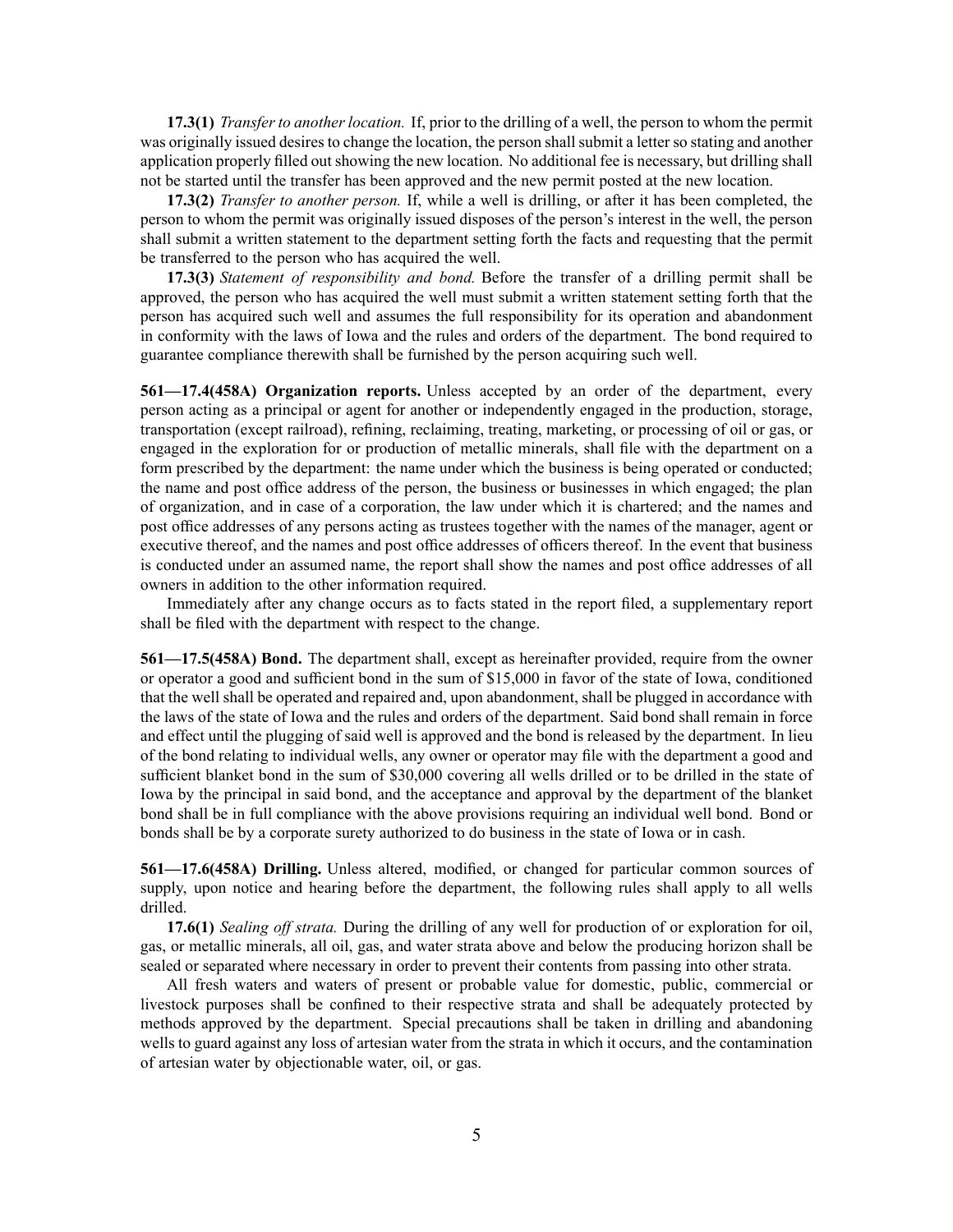All water shall be shut off and excluded from the various oil and gas bearing strata which are penetrated. Water shutoffs shall ordinarily be made by cementing casing with or without the use of mud-laden fluid.

**17.6(2)** *Casing and tubing requirements.* All wells drilled for oil, gas or production of metallic minerals shall be completed with strings of casing which shall be properly cemented at sufficient depths to protect all water, oil, or gas bearing strata.

Sufficient cement shall be used on surface to fill the annular space back of the casing to the bottom of the cellar or to the surface of the ground. All strings of casing shall stand cemented under pressure for at least 12 hours before drilling plug or initiating tests. The term "under pressure" as used herein will be complied with if one float valve is used or if pressure is otherwise held. Cementing shall be by the pump and plug method, or other method approved by the director.

All flowing wells shall be tubed. The tubing shall be set as near the bottom as practicable, but tubing perforations shall not be above the top of pay unless authorized by the department.

**17.6(3)** *Defective casing or cementing.* In any well that appears to have defective, faultily cemented, or corroded casing which will permit or may create underground waste, the operator shall proceed with diligence to use the appropriate method and means to eliminate such hazard of underground waste. If such hazard of waste cannot be eliminated, the well shall be properly plugged and abandoned.

**17.6(4)** *Blowout prevention.* In all drilling operations, proper and necessary precautions shall be taken for keeping the well under control, including the use of <sup>a</sup> blowout preventer and high-pressure fittings attached to properly cemented casing strings, where indicated by geologic conditions.

**17.6(5)** *Pulling outside string of casing.* In pulling outside strings of casing from any oil or gas well, the space outside the casing left in the hole shall be kept and left full of mud-laden fluid or cement of adequate specific gravity to seal off all fresh and salt water strata and any strata bearing oil or gas not producing. No casing shall be removed without the prior approval of the department.

**17.6(6)** *Safety rules.* All oil wells shall be cleaned into <sup>a</sup> pit or tank, not less than 40 feet from the derrick floor and 150 feet from any fire hazard. All flowing oil wells must be produced through an approved oil and gas separator or emulsion treater of ample capacity and in good working order. No boiler or portable electric lighting generator shall be placed or remain nearer than 150 feet from any producing well or oil tank. Any rubbish or debris that might constitute <sup>a</sup> fire hazard shall be removed to <sup>a</sup> distance of at least 150 feet from the vicinity of wells and tanks. All waste shall be disposed of in such manner as to avoid creating <sup>a</sup> fire hazard and to comply with the rules of the environmental protection commission. The drilling fluid level shall be maintained continuously at <sup>a</sup> height sufficient to control subsurface pressures. During the course of drilling, blowout preventers shall be tested at least once each 24-hour period, and results of the test shall be noted in the driller's record.

**17.6(7)** *Preservation of cores and samples.* Sample cuttings shall be taken at 5-foot intervals and at each change of formation, if less than 5 feet thick, in all wells drilled for oil, gas, or metallic mineral exploration or production, for the storage of dry natural gas, or casinghead gas, and for the development of reservoirs for the storage of liquid petroleum gas in the state of Iowa, unless <sup>a</sup> geophysical log is to be taken for the entire depth of the well. Where <sup>a</sup> geophysical log is to be taken for the entire depth of the well, sample cuttings shall be taken at 10-foot intervals and at each formation change if less than 10 feet thick. The director may gran<sup>t</sup> <sup>a</sup> variance from the 10-foot sample interval under special conditions. Each sample shall be carefully identified as to well name and depth of sample, and all samples shall be shipped at the operator's expense to the department.

The operator of any well drilled as provided in the foregoing paragraph shall, during the drilling of, or immediately following the completion of, any given well, advise the director of all intervals that are to be cored, or have been cored, and such cores as are taken shall be preserved and forwarded to the department at the operator's expense.

This rule shall not be construed as prohibiting the operator from taking samples of the core for identification and tests pertaining to oil and gas or metallic minerals. In the event that it is necessary for the operator to utilize all or any portion of the core to the extent that representative samples, sufficiently large to analyze, are not available for the state, the operator shall furnish the director with the results of identification or testing procedures.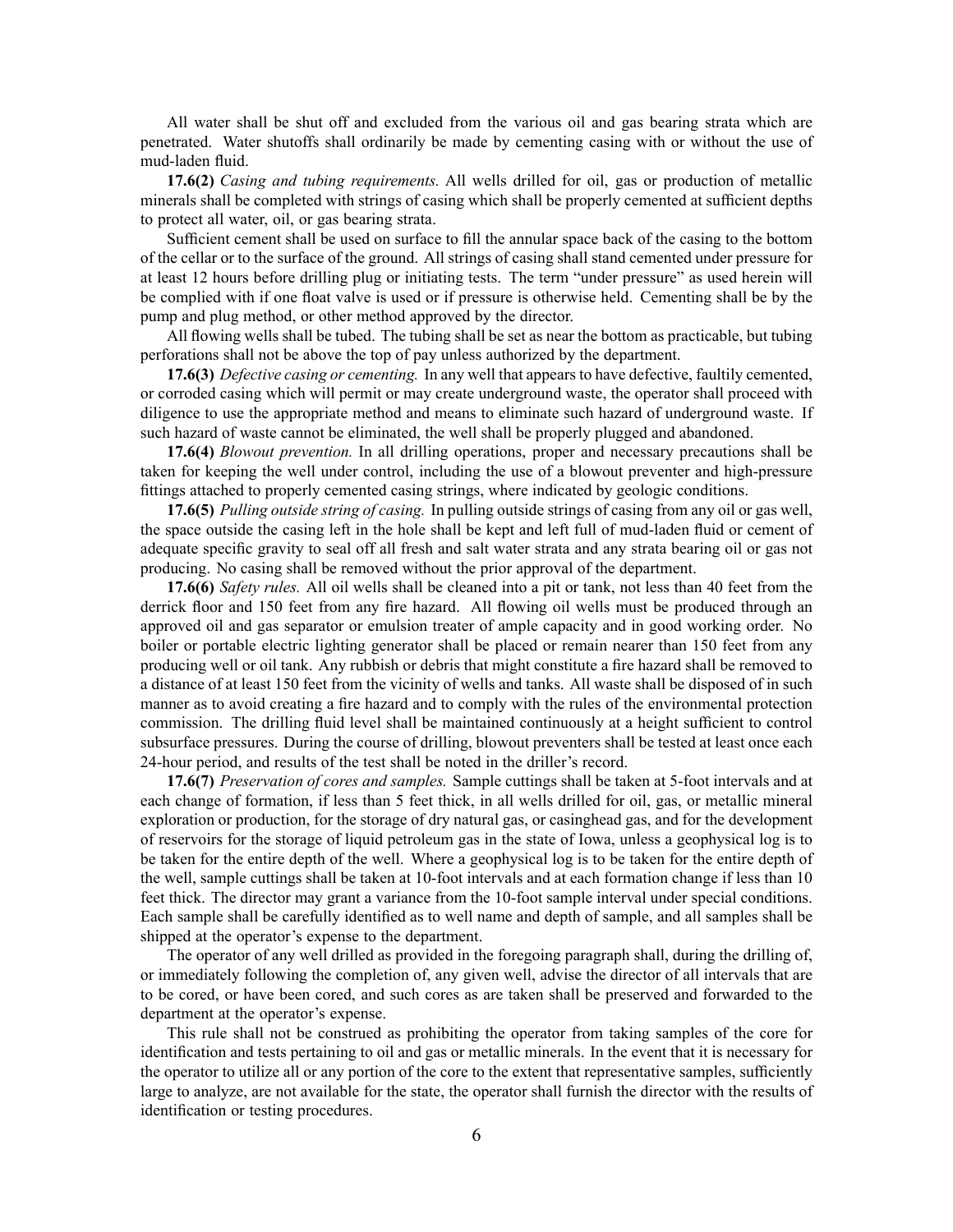**17.6(8)** *Well completion or recompletion repor<sup>t</sup> and well log.* Within ten days after completion of <sup>a</sup> well drilled for oil or gas or production of metallic minerals or for the storage of dry natural gas, or casinghead gas, or for the development of reservoirs for the storage of liquid petroleum gas, the operator or the operator's agen<sup>t</sup> shall file with the director <sup>a</sup> complete log or record of the well, duly signed, on forms prescribed by the department. This record shall be filed even though samples of the drill cuttings have been taken and preserved for subsequent delivery to the department. The logs on the wells shall be forwarded to the department and shall be confidential for <sup>a</sup> period of six months when so requested by the operator in writing.

A proper log on any well shall include all normally recorded information on the following:

*a.* Depth to and thickness of water-bearing beds, including, where measured, the static water level and volume of such water.

*b.* Lithology of formations penetrated, including color, hardness, and character of the rock, and particularly showing the position and thickness of coal beds and deposits of mineral materials of economic value.

*c.* Any caverns, large voids, losses of circulation, and sudden appreciable changes in water level.

*d.* A record of all oil, gas, and highly mineralized water encountered, including fill-up, volumes, and pressures.

*e.* A record of all casing and liner used, including the size, weight, amount, and depth set, the amount of cement used on each casing string, and the amount of casing stripped from the hole on completion or abandonment of the well.

*f.* Data on drill stem tests.

*g.* Generalized description of any core taken during drilling.

*h.* Data on perforating, acidizing, fracturing, shooting, and testing.

*i.* Data on bridge plugs set, make and type of plug, depth set, whether left in place or removed, and details of plug back operation below the bridge.

*j.* Electrical or other geophysical logging.

**17.6(9)** *Stratigraphic test wells.* All stratigraphic test wells shall be plugged in accordance with the provisions of rule [561—17.15](https://www.legis.iowa.gov/docs/iac/rule/561.17.15.pdf)(458A).

Any mechanical logs taken must be filed with the director within the time limits set forth below. Lithologic samples must be collected during the drilling of all stratigraphic test wells in accordance with the provisions of subrule [17.6\(7\)](https://www.legis.iowa.gov/docs/iac/rule/561.17.6.pdf).

All records, samples, and logs required under this rule must be filed with the director six months after completion of the program set forth in the original application. If the company so requests in writing, these records, samples, and logs shall be kept confidential for an additional period of one year after filing.

**17.6(10)** *Wells for storage of liquid petroleum gas.* Only one fee shall be required for the drilling of wells for the development of each reservoir for the storage of liquid petroleum gas, but an application for <sup>a</sup> permit to drill shall be filed with the department and <sup>a</sup> permit issued prior to the drilling of each well. The application for <sup>a</sup> permit to drill <sup>a</sup> single well or the first in <sup>a</sup> series of wells for this purpose shall be accompanied by <sup>a</sup> complete set of plans for the development of the reservoir and by <sup>a</sup> plat of the reservoir area with all contemplated wells and the reservoir limits indicated thereon.

A blanket bond of \$30,000 must be filed with the department on <sup>a</sup> form prescribed by the department conditioned on compliance with the laws of the state of Iowa and the rules and orders of the department. Each bond shall be executed by an acceptable corporate surety authorized to do business in the state of Iowa. Compliance with the blanket bond requirement of rule [561—17.5](https://www.legis.iowa.gov/docs/iac/rule/561.17.5.pdf)(458A) shall satisfy the blanket bond requirement herein.

All records, samples and logs required under this rule must be filed with the director in accordance with the provisions of subrule [17.6\(8\)](https://www.legis.iowa.gov/docs/iac/rule/561.17.6.pdf).

When any well is no longer used for the purpose for which it was drilled, the well shall be plugged in accordance with the provisions of rule [561—17.15](https://www.legis.iowa.gov/docs/iac/rule/561.17.15.pdf)(458A).

**17.6(11)** *Wells for storage of dry natural gas.* No application, fee, organization report, bond or permit shall be required for the drilling of wells for the storage of dry natural gas in underground basins or watercourses for which <sup>a</sup> permit is required and has been obtained under the provisions of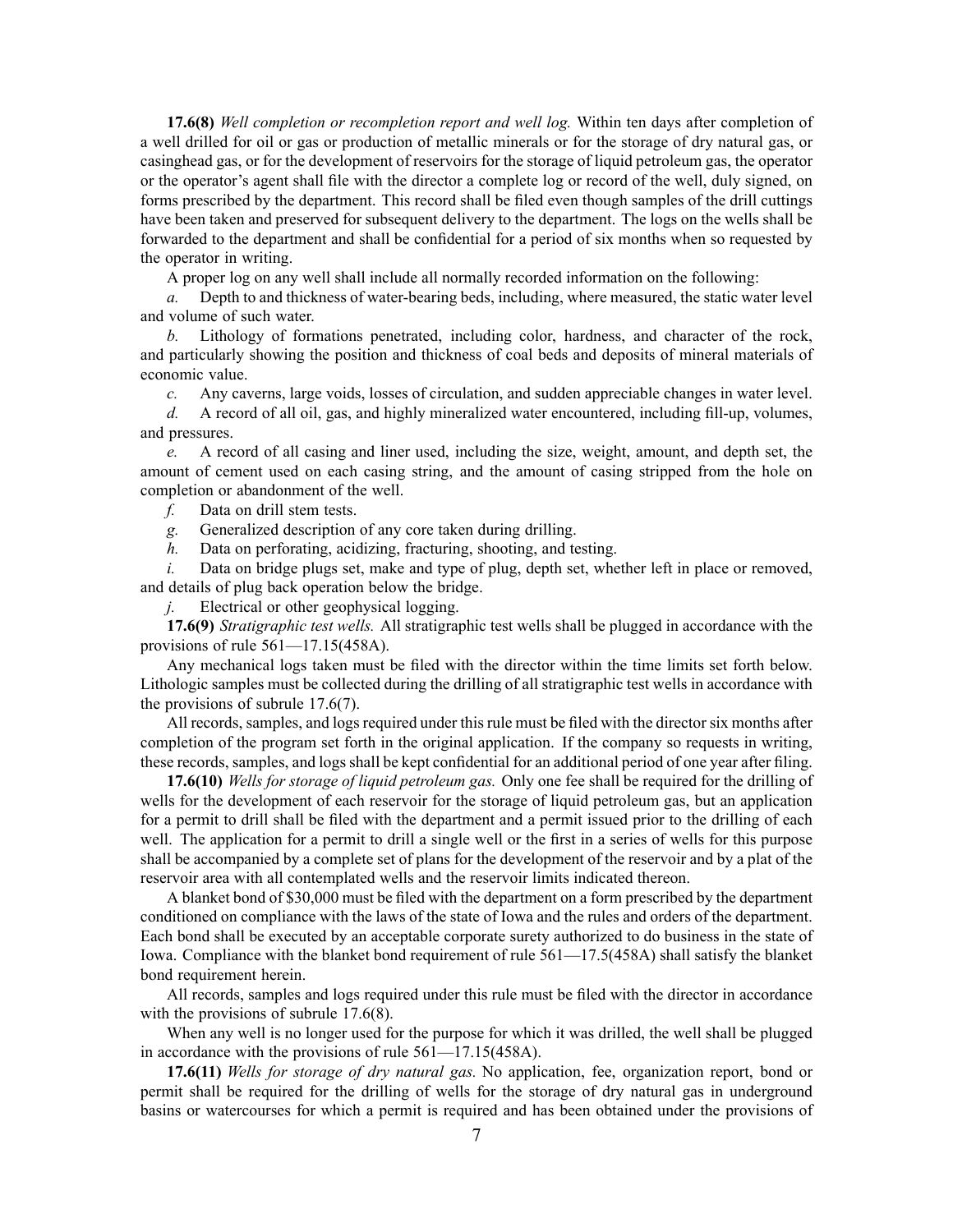Iowa Code chapter [455B](https://www.legis.iowa.gov/docs/ico/chapter/455B.pdf). In lieu of <sup>a</sup> formal application and permit for wells otherwise required under the provisions of Iowa Code chapter [458A](https://www.legis.iowa.gov/docs/ico/chapter/458A.pdf), and these rules adopted pursuan<sup>t</sup> thereto, the owner or operator thereof shall give notice to the director of intent to drill at least 5 days prior to initiation of drilling of each well. The owner or operator of the wells shall submit monthly to the director <sup>a</sup> repor<sup>t</sup> of activities during the preceding 30 days as well as contemplated action during the following 30-day period, providing thereby at least 5 days' prior notice of any contemplated action. Wells may not be drilled at points more than one-quarter mile from the points indicated in the forecasts without at least 5 days' prior notice to the director its specific approval thereof. The owner or operator shall drill, operate, maintain, abandon and plug the wells and shall file reports, records, samples, cores, and logs, in accordance with these rules and the orders and requirements of the department.

**561—17.7(458A) Identification of wells.** Every producible well shall be identified by <sup>a</sup> sign, posted on the derrick or not more than 20 feet from the well. Such signs shall be of durable construction and the lettering thereon shall be kept in <sup>a</sup> legible condition and shall be large enough to be legible under normal conditions at <sup>a</sup> distance of 50 feet. The wells on each lease or property shall be numbered in nonrepetitive, logical, and distinctive sequence, unless some other system of numbering was adopted by the owner prior to the adoption of these rules. Each sign shall show the number of the well, the name of the lease (which shall be different or distinctive for each lease), the name of the lessee, owner, or operator, the permit number, and the location by quarter, section, township, and range. The signs shall be displayed for each drilling well when so required by the department.

## **561—17.8(458A) Surface equipment.**

**17.8(1)** *Meter fittings.* Meter fittings of adequate size to measure the gas efficiently for the purpose of obtaining gas-oil ratios shall be installed on the gas vent line of every separator or proper connections made for orifice well tester. Wellhead equipment shall be installed and maintained in first-class condition so that static bottom hole pressures may be obtained at any time by the duly authorized agents of the department after notification of the operator. Valves shall be installed so that pressures can be readily obtained on both casing and tubing.

**17.8(2)** *Chokes or beans.* All flowing wells shall be equipped with adequate chokes or beans, to properly control the flow thereof.

**17.8(3)** *Oil and gas separators.* All flowing oil wells must be produced through an approved oil and gas separator.

**17.8(4)** *Dikes.* When it is deemed necessary by the director to protect life, health, or property, the department may require any lease or oil storage tanks to be surrounded by an earthen dike which shall have <sup>a</sup> capacity of one and one-half times the capacity of the tank or tanks it surrounds, which dike shall be continually maintained; and the reservoir within shall be kept free from vegetation, water, or oil.

**561—17.9(458A) Deviation.** No well may be intentionally directionally deviated from the vertical without the written approval of the department. Deviation is permitted without special permission for short distances, to straighten the hole, sidetrack junk, or correct other mechanical difficulties. The maximum point at which <sup>a</sup> well penetrates the producing formation shall not vary unreasonably from the vertical drawn from the center of the hole at the surface. Directional surveys may be required by the department whenever the location of the bottom of the well is in doubt. When necessary to protect correlative rights, the department shall require that the well be straightened.

**561—17.10(458A) Vacuum pumps prohibited.** The use of vacuum pumps or other devices for the purpose of putting <sup>a</sup> vacuum on any gas or oil-bearing stratum is prohibited unless authorized by an order of the department upon notice and hearing.

**561—17.11(458A) Notification of fire, breaks, leaks, or blowouts.** All persons controlling or operating any oil and gas wells or pipelines, or receiving tanks, storage tanks, or receiving and storage receptacles into which crude oil is produced, received, or stored, or through which oil or gas is piped or transported, shall notify the department of fire, breaks, leaks or blowouts as soon as possible but not later than six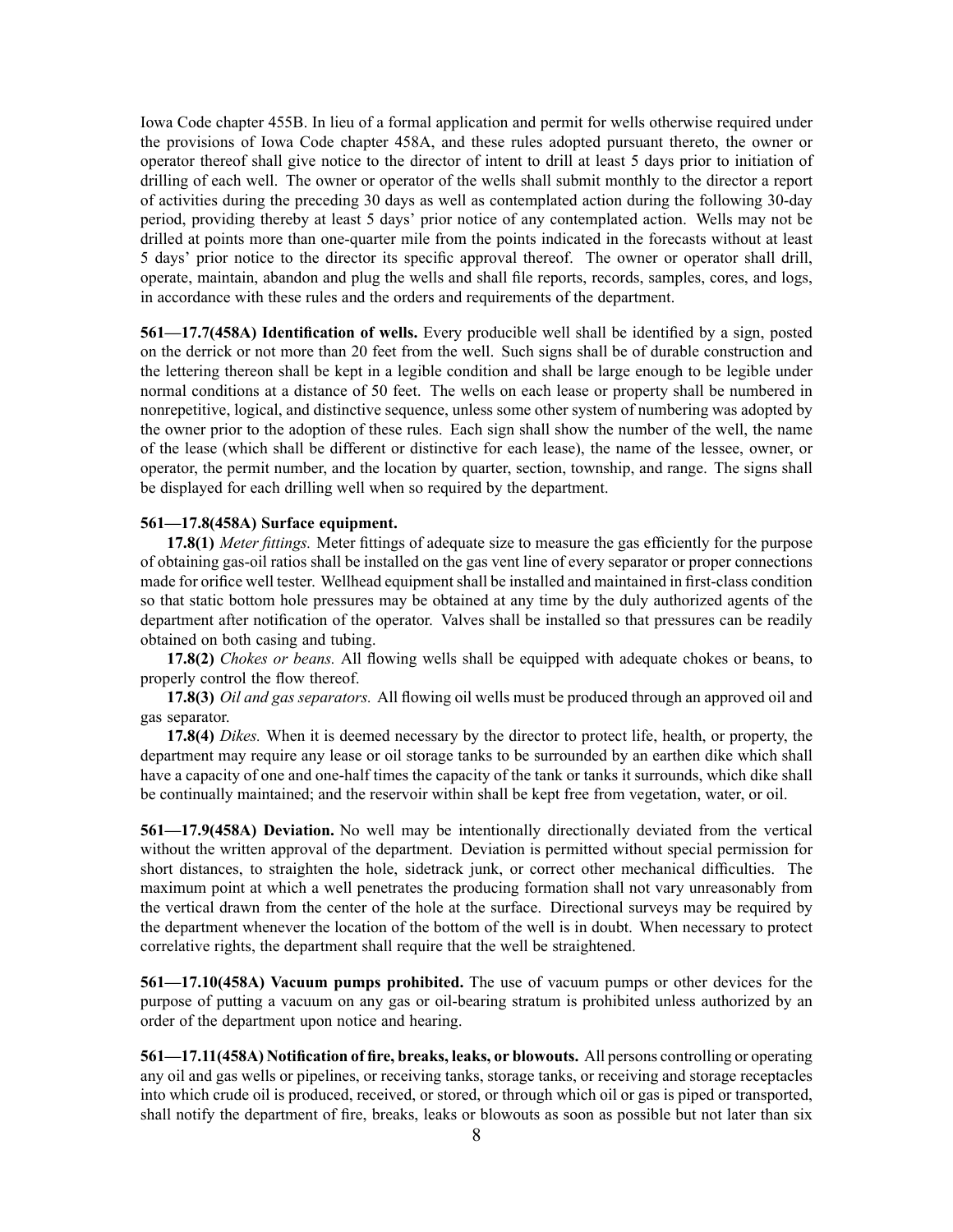hours after the incident occurs or is discovered, in accordance with Iowa Code section [455B.386](https://www.legis.iowa.gov/docs/ico/section/455B.386.pdf). A written report, giving full details concerning all fires which occur at such oil or gas wells or tanks or receptacles on their property, all tanks or receptacles struck by lightning and any other fire which destroys oil or gas, and any breaks or leaks in or from tanks or receptacles and pipelines from which oil or gas is escaping or has escaped shall be submitted to the department within 30 days. In all reports of fires, breaks, leaks, or escapes, or other accidents of this nature, the location of the well, tank, receptacle, or line break shall be given by section, township, range, and property so that the exact location thereof can be readily located on the ground. The repor<sup>t</sup> shall likewise specify what steps have been taken or are in progress to remedy the situation reported, and shall detail the quantity of oil or gas lost, destroyed, or permitted to escape. In case any tank or receptacle is permitted to run over, the escape thus occurring shall be reported as in the case of <sup>a</sup> leak.

**561—17.12(458A) Producing from different pools through the same casing string or multiple completion of wells.** No well shall be permitted to produce either oil or gas from different pools through the same string of casing. The multiple-zone completion of any well may be authorized only by special order of the department upon notice and hearing.

**561—17.13(458A) Commingling of production prohibited.** The production from one poolshall not be commingled with that from another pool in the same field before delivery to <sup>a</sup> purchaser, unless otherwise ordered by the department.

### **561—17.14(458A) Reports by producers, transporters or storers.**

**17.14(1)** *Producers.* The producer or operator of each and every lease shall on or before the fifteenth day of each month succeeding the month in which the production occurs, submit to the department on <sup>a</sup> form prescribed by the department, <sup>a</sup> statement showing the amount of production made by each such lease during the preceding month.

**17.14(2)** *Transporters or storers.* Each transporter or storer of any oil or gas from any well, lease, pool, or developed unit shall, on or before the fifteenth day of each month succeeding the month in which the purchasing or taking occurs, file with the department, on forms prescribed by the department, <sup>a</sup> statement of oil or gas purchased or taken from any such well, lease, pool, or developed unit during the preceding month.

**561—17.15(458A) Abandonment and plugging of wells.** Any well drilled in connection with oil or gas operations or metallic mineral exploration or production shall be properly plugged when the well is no longer used for the purpose for which it was drilled. In instances where no completion or recompletion reports are filed, the well(s) in question must be properly abandoned and plugged within 30 days after the permit authorizing the drilling expires.

**17.15(1)** *Notice of intent to abandon and plug.* Notice of the proposed method of abandoning and plugging any well drilled in connection with oil or gas operations or metallic mineral exploration or production must be filed on <sup>a</sup> form prescribed by the department. Approval must be obtained from the director prior to commencing operations. Time must be allowed for <sup>a</sup> department representative to be presen<sup>t</sup> at the plugging operations, if so desired by the director. Where the time required to file notice and obtain approval in writing would constitute an undue hardship, verbal permission to proceed may be granted, but in any case the form must be filed.

**17.15(2)** *Method of plugging.* Before any well is abandoned, it shall be plugged in <sup>a</sup> manner which will confine permanently all oil, gas, and water in the separate strata in which they occur. This operation shall be accomplished by the use of mud-laden fluid, cement, and plugs, used singly or in combination as may be approved by the director. In the event that no log or an unsatisfactory log of the well is supplied, the well shall be completely plugged with cement from bottom to top. Casing shall be cut off below plow depth. Seismic, core, or other exploratory holes drilled to or below strata containing fresh water shall be plugged and abandoned in accordance with the applicable provisions recited above.